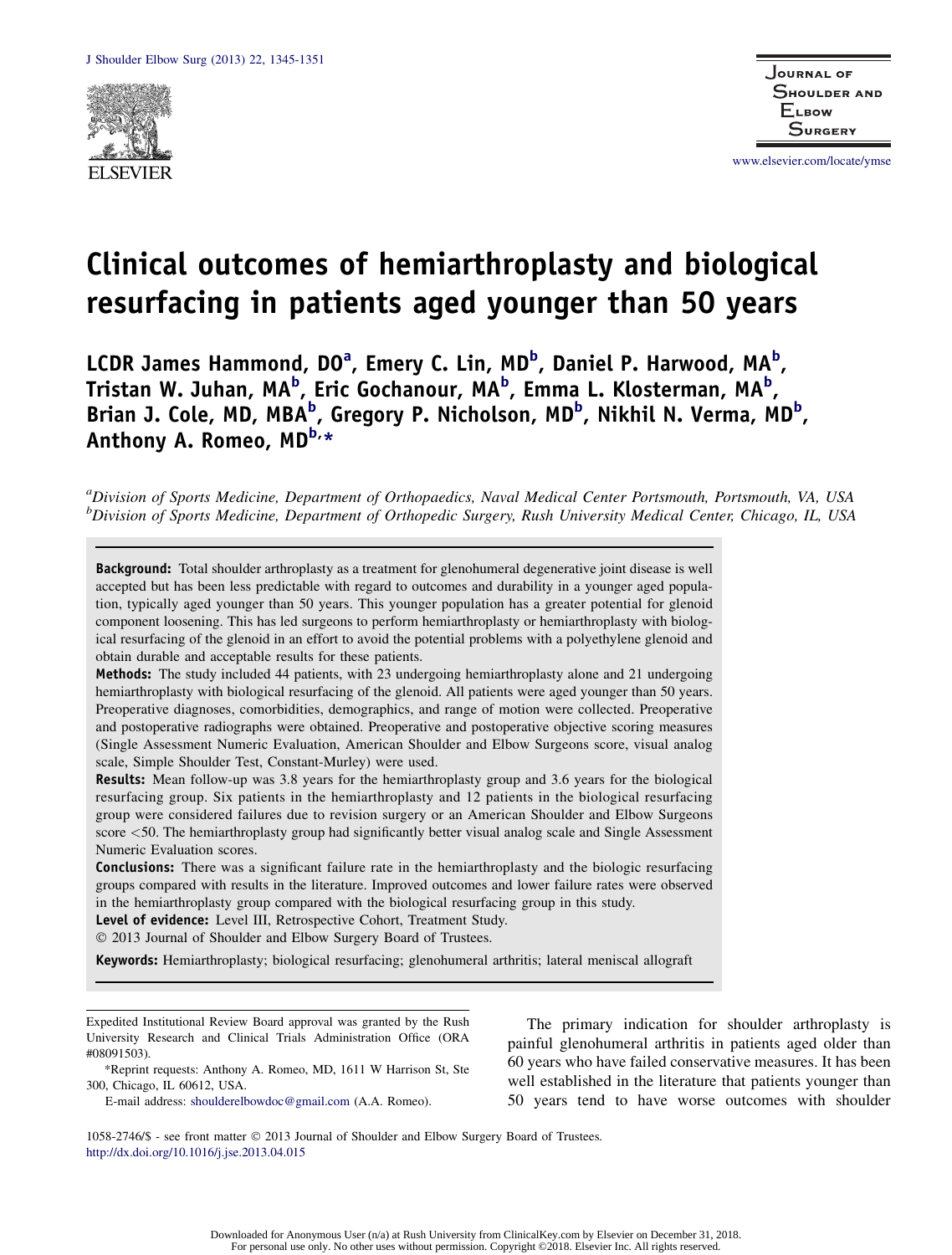arthroplasty.<sup>11,15</sup> In young, active patients, the documented incidence of glenoid loosening is about 39% in midterm to long-term follow-up.<sup>1</sup> In an attempt to provide pain relief and avoid a glenoid component, shoulder hemiarthroplasty (HA) alone, without a glenoid component, is an option in young, active patients who participate in sports and heavy labor.<sup>5</sup> However, progressive glenoid erosion and pain have been found to be a primary mode of failure for young patients with shoulder HA. To this end, biological resurfacing (BR) of the glenoid with Achilles tendon allograft, lateral meniscal allograft, autogenous fascia lata, or extracellular matrix products have been used as an interposition arthroplasty on the glenoid side in conjunction with humeral HA. This was used to provide a "wettable" surface on the glenoid side and avoid metal-on-bone contact and glenoid erosion and pain.<sup>2,4,6,7,14,16</sup> Creighton et  $al<sup>3</sup>$  noted significant decreases in force at the glenoid surface under stress testing of a lateral meniscal allograft in a cadaveric model, which supports the rationale for BR.

The purpose of this study was to evaluate retrospectively 2 cohorts of patients: the first group received a HA alone, and the second received a HA with BR by the senior authors (B.J.C., G.P.N., N.N.V., and A.A.R.) at a large, highvolume shoulder surgical practice. The working hypothesis was that the BR group would have improved clinical results, less glenoid wear in early to midterm follow-up, and fewer conversions to total shoulder arthroplasty (TSA).

## Methods

Records of all patients who had undergone HA between June 2002 and June 2010 were retrospectively reviewed. We identified 23 consecutive patients (25 shoulders) who met the study criteria for HA alone and 21 consecutive patients who had undergone HA with BR of the glenoid.

Inclusion criteria were (1) age younger than 50 years at the initial HA or HA with BR, (2) arthritis from any cause, and (3) no history of infection or current infection at the time of the initial office visit. Clinical failure criteria were defined as a need for revision surgery or an American Shoulder and Elbow Surgeons (ASES) score under 50.

#### Patient demographics

The 20 shoulders available for follow-up in the HA group were a mean age of  $33.9 \pm 9.4$  years (range, 16.8-49.6 years). The average follow up was  $3.8 \pm 1.9$  years (range, 1.0-7.4 years). Demographic information for the cohort is in Table I. Ten patients had no prior surgery, and 10 were noted to have had at least 1 prior surgery. These operations included arthroscopic debridement ( $n =$ 7), stabilization ( $n = 10$ ), superior labrum anterior posterior repair  $(n = 2)$ , resection for chondroblastoma  $(n = 1)$ , and bony glenoid reconstruction  $(n = 1)$ . Primary indications for surgery were avascular necrosis (AVN;  $n = 7$ ), post-traumatic degenerative joint disease (DJD;  $n = 5$ ), postsurgical DJD ( $n = 2$ ), primary osteoarthritis (OA;  $n = 1$ ), chondroblastoma ( $n = 1$ ), glenoid dysplasia  $(n = 1)$ , and rheumatoid arthritis (RA;  $n = 2$ ). All patients with AVN had Cruess stage III or less.

| <b>Table I</b> Patient demographics |                                |                                                |  |  |
|-------------------------------------|--------------------------------|------------------------------------------------|--|--|
| Variable                            | Hemiarthroplasty<br>$(n = 20)$ | <b>Biological</b><br>resurfacing<br>$(n = 20)$ |  |  |
| Age, mean $\pm$ SD, y               | 33.9 $\pm$ 9.4                 | 37.7 $\pm$ 8.9                                 |  |  |
| Male, %                             | 50                             | 59                                             |  |  |
| Dominant arm injury, %              | 40                             | 50                                             |  |  |
| Job injury, %                       | 10                             | 4                                              |  |  |
| Diabetes, %                         | 0                              | $\mathbf{0}$                                   |  |  |
| Tobacco history, %                  |                                | 13                                             |  |  |
| Legal claim, %                      | 10                             | 4                                              |  |  |
| Prior surgery, %                    | 50                             | 59                                             |  |  |
| SD, standard deviation.             |                                |                                                |  |  |

The 20 shoulders available for follow-up in the BR group were a mean age of  $37.7 \pm 8.9$  years (range, 19.0-53.7 years). The average follow-up was  $3.6 \pm 1.2$  years (range, 2.0-5.9 years). Demographic information for the cohort is in Table I. Eight patients had undergone no prior surgery, with 12 patients noted to have had at least 1 prior surgery, which included stabilization for recurrent instability ( $n = 15$ ), arthroscopic debridement ( $n = 5$ ), loose body removal ( $n = 2$ ) and thermal capsulorrhaphy ( $n = 1$ ). Primary indications for surgery were postcapsulorrhaphy DJD  $(n = 10)$ , OA  $(n = 6)$ , and AVN  $(n = 1)$ . The patient with AVN had Cruess stage II.

Patients meeting the study criteria were contacted to participate in the study. Operative reports and clinic notes were reviewed to identify factors of interest, including type of arthritis, previous procedures, mechanism of injury, diagnosis at the time of surgery, and concomitant procedures. Preoperative range of motion (ROM), demographic information (age, sex, hand dominance, side of shoulder surgery), occupation, history of diabetes, and tobacco use were recorded.

At follow-up, a shoulder examination was performed by a trained, independent observer assessing active and passive ROM and strength on the operative and nonoperative side. ROM was assessed with a goniometer. Strength of forward flexion and external rotation was quantified with a manual muscle dynamometer (PowerTrack II, JTech Medical, Salt Lake City, UT, USA). Forward flexion strength was measured with the arm in the scapular plane with the patient standing. External rotation strength was measured with the arm at the side and the elbow in  $90^{\circ}$  of flexion. The maximum value from 3 trials was recorded. This value was divided by the power obtained from the contralateral arm to obtain a normalized value. The maximum normalized value allowed was 1.

Each patient was also given a postoperative questionnaire including 4 standardized assessment tools: Single Assessment Numeric Evaluation (SANE), pain score on a visual analogue scale (VAS), Simple Shoulder Test (SST), and American Shoulder and Elbow Surgeons (ASES) score. A normalized Constant-Murley score was computed by calculating each patient's score by age-matched and sex-matched normal Constant-Murley scores reported in the literature. $11$ 

Preoperative and postoperative true anteroposterior (Grashey views) and axillary shoulder radiographs were reviewed by an independent observer. Measurements were recorded to assess maintenance of joint space or degree of glenoid erosion by observing the distance from the center of the humeral head to the

Downloaded for Anonymous User (n/a) at Rush University from ClinicalKey.com by Elsevier on December 31, 2018. For personal use only. No other uses without permission. Copyright ©2018. Elsevier Inc. All rights reserved.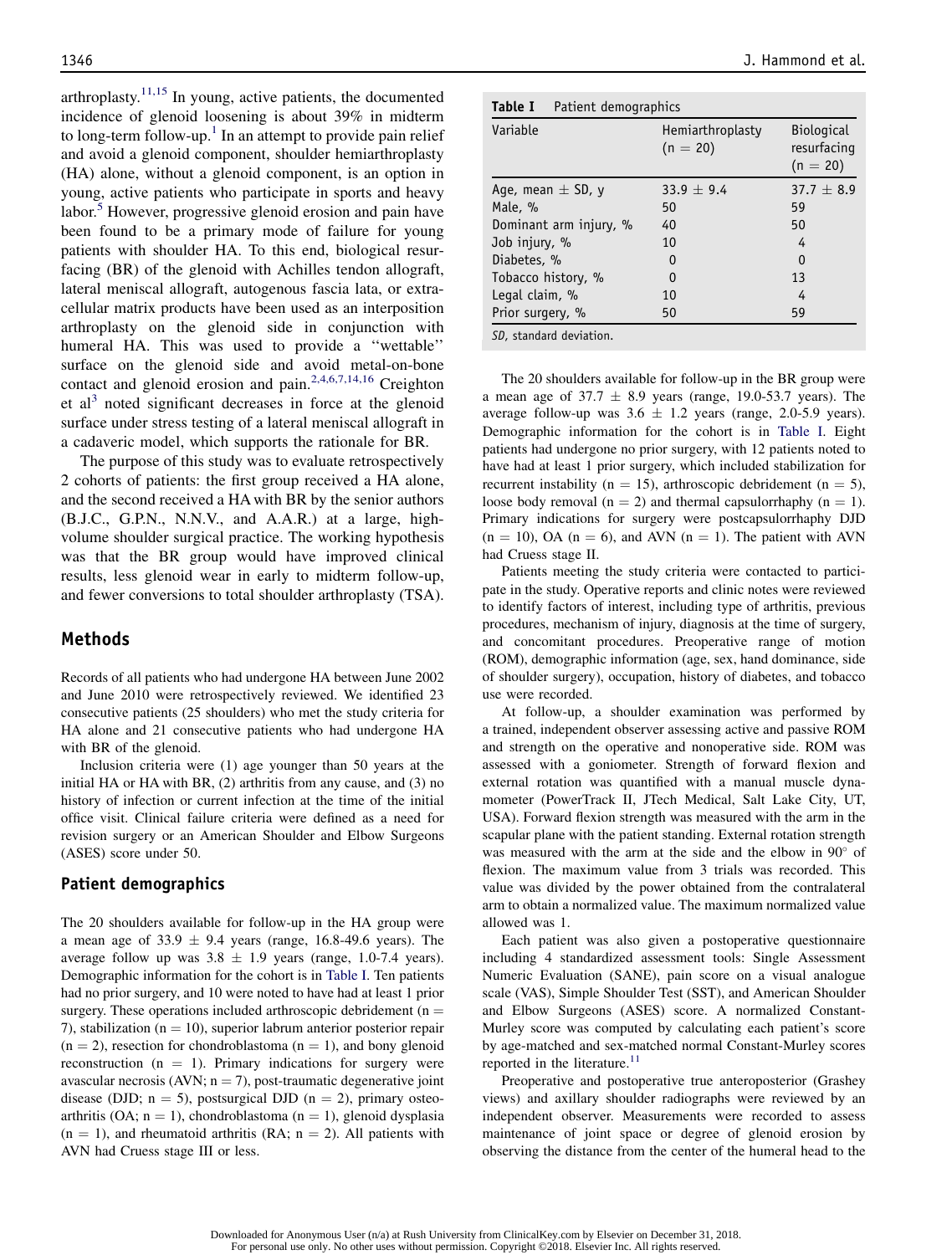center of the glenoid articular surface on a nontemplating anteroposterior Grashey view using digital measuring software.

All objective scoring data, ROM scores, and strength scores were compared statistically by using pared tests.  $P < .05$  was considered statistically significant.

#### Operative technique

All procedures were performed in the beach chair position through a deltopectoral approach. The subscapularis was incised through the tendon, retaining a lateral stump for transosseous suture and tendon-to-tendon suture reattachment. No lesser tuberosity osteotomies were performed.

The humeral head was then delivered and cut with an oscillating saw along the anatomic neck after osteophyte excision. The diameter of the humeral head was measured. The humeral canal was prepared and trialed to determine appropriate size and version. The appropriate humeral component was then implanted and subscapularis closure performed.

In patients undergoing BR of the glenoid, attention was then turned to exposure of the glenoid. Appropriate releases were performed, and retractors were placed to expose the glenoid sufficiently to allow reaming. The glenoid was reamed with standard glenoid reamers to remove the remaining articular cartilage and create a bleeding bony bed while retaining subchondral bone. Attempts were made to maintain as much labrum as possible to serve as an attachment point for the biological replacement. The graft was then trialed to ensure the most appropriate fit and sutured into place circumferentially using permanent suture. The labrum was used as the attachment point, and if insufficient labrum remained, the sutures were placed transosseously through the glenoid rim (Fig. 1). No suture anchors were used.

The final stem was then inserted with the method preferred by each surgeon for that particular patient via a cemented or uncemented technique. For those who received a humeral head resurfacing, this portion of the procedure was completed according to the technique used for that particular system. The shoulder was reduced, and the construct was assessed for stability and tension. The wound was irrigated and a layered closure was performed.

No reaming on the glenoid surface was performed in those undergoing HA alone. In addition, all HA patients received a stemmed humeral implant. Resurfacing heads were only used in 5 patients in the BR group.

All patients were immobilized with a sling device. Patients in the HA group were allowed use of the hand, wrist, and elbow in the sling. Pendulums were begun on the first postoperative day. Passive and active assisted ROM was begun by 1 week and continued for 4 weeks. After 6 weeks, active mobilization was allowed with gradual progression to strengthening and isometric exercises. Resistive exercises were instituted at 6 to 8 weeks.

Patients in the BR group were allowed to use the hand, wrist, and elbow in the sling and allowed pendulum exercises. However, because of the biological interposition, formal passive and active assisted ROM was typically delayed until 3 to 4 weeks postprocedure.

## Results

Twenty-three consecutive patients (25 shoulders) were identified who met the study criteria for the HA group, of



Figure 1 (A) Intraoperative photograph of the lateral meniscal allograft with preplaced sutures outside the wound. (B) Lateral meniscal allograft resurfacing the glenoid.

whom 15 were seen in the clinic, 5 were available only for questionnaire and telephone follow-up, and 5 were lost to follow-up. Twenty-one consecutive patients (21 shoulders) were identified who met the study criteria for the BR group, of whom 17 were seen in clinic, 3 were available only for questionnaire and telephone follow-up, and 1 was lost to follow-up.

Human acellular dermal tissue matrix (HADTM) was used in 8 of the BR patients, and a lateral meniscal allograft was used for the glenoid surface in 12. In addition, all patients in the HA group received stemmed humeral components, whereas 15 of 20 patients in the BR group received stemmed humeral components.

#### Clinical outcomes

Preoperative data for the BR and HA patients were recorded. Limited SST, VAS, and ASES scores were obtained in the BR group and were not useful for comparison. In the BR group, the mean preoperative forward flexion was  $119^{\circ}$  $\pm$  37°, mean internal rotation in abduction was 32°  $\pm$  20°, mean external rotation in abduction was  $28^{\circ} \pm 21^{\circ}$ , and mean abduction was  $92^{\circ} \pm 58^{\circ}$ . In the HA group, the mean

Downloaded for Anonymous User (n/a) at Rush University from ClinicalKey.com by Elsevier on December 31, 2018. For personal use only. No other uses without permission. Copyright ©2018. Elsevier Inc. All rights reserved.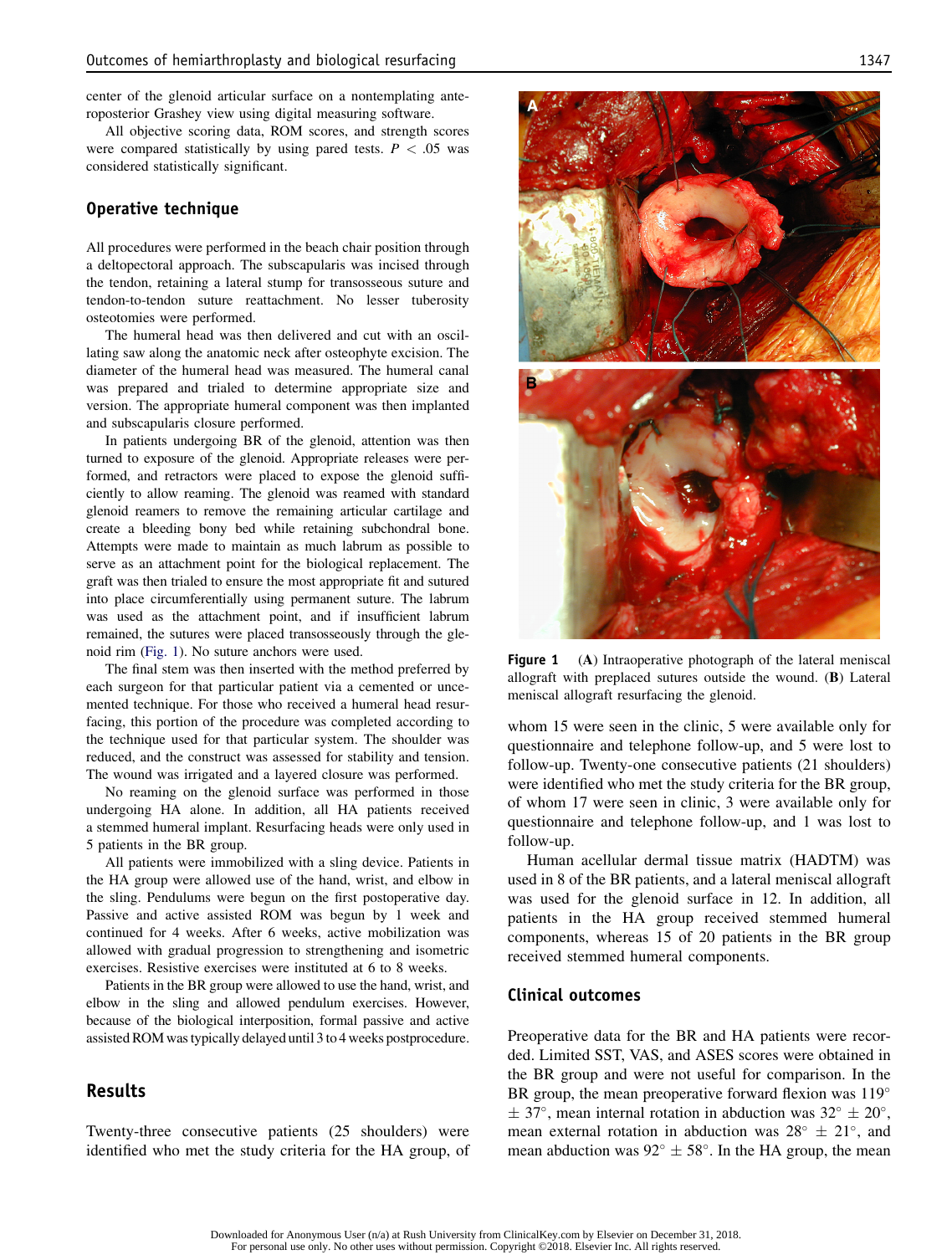| Variable                      | Hemiarthroplasty<br>Mean $\pm$ SD (range) | Biological resurfacing<br>Mean $\pm$ SD (range) | P    | Power |
|-------------------------------|-------------------------------------------|-------------------------------------------------|------|-------|
|                               |                                           |                                                 |      |       |
| <b>ASES</b>                   | $67.0 \pm 21.7$ (23-100)                  | $59.5 \pm 22.1$ (30-88.3)                       | .15  | 0.15  |
| Simple Shoulder Test          | $7.5 \pm 3.9$ (0-12)                      | $6.9 \pm 3.6$ (2-12)                            | .60  | 0.07  |
| SANE <sup>*</sup>             | $77.5 \pm 22.9$ (30-100)                  | $54.5 \pm 21.7$ (15-85)                         | .024 | 0.75  |
| Constant-Murley               | $67.9 \pm 20.5$ (30.8-101.8)              | $53 \pm 18.1$ (21.5-78.2)                       | .079 | 0.42  |
| Range of motion               |                                           |                                                 |      |       |
| Forward flexion, <sup>o</sup> | $130 \pm 38$ (70-180)                     | $123 \pm 32 (63 - 170)$                         | .56  | 0.088 |
| IR (abduction), $\degree$     | $46 \pm 20$ (20-90)                       | $38 \pm 28$ (0-75)                              | .97  | 0.12  |
| ER (abduction), $\degree$     | $71 \pm 21$ (39-108)                      | $51 \pm 33$ (0-90)                              | .66  | 0.37  |
| ER (side), $^{\circ}$         | $48 \pm 15 (20-75)$                       | $52 \pm 29$ (0-95)                              | .074 | 0.069 |

**Table II** Results of hemiarthroplasty and biological resurfacing groups

ASES, American Shoulder and Elbow Surgeons; ER, external rotation; IR, internal rotation; SANE, Single Assessment Numeric Evaluation; SD, standard deviation.

Denotes statistical significance  $P < .05$ .

preoperative forward flexion was  $116^{\circ} \pm 36^{\circ}$ , mean internal rotation in abduction was  $35^{\circ} \pm 17^{\circ}$ , mean external rotation in abduction was  $33^{\circ} \pm 22^{\circ}$ , and mean abduction was  $128^{\circ} \pm 33^{\circ}$ . There was no statistical significance between groups. Comparison of preoperative and postoperative ROM within the BR and HA groups revealed no significant differences.

Preoperative objective scoring measures were available in the HA group. The preoperative SST was  $3.9 \pm 3.6$ , VAS was  $5.1 \pm 1.4$ , and ASES was  $26.7 \pm 11.2$ . The SANE and Constant-Murley scores were not available preoperatively. Statistical significance was obtained when comparing preoperative and postoperative objective scoring measures for SST ( $P < .03$ ), VAS ( $P < .0003$ ), and ASES  $(P < .000000008)$ .

Table II summarizes the postoperative clinical outcomes. Compared with the BR patients, the HA patients had significantly better VAS (1.8  $\pm$  2.5 vs 4.8  $\pm$  2.2) and SANE  $(77.5 \pm 22.9 \text{ vs } 54.5 \pm 21.8) \text{ scores } (P < .05)$ . There were no significant differences between groups for postoperative SST, ASES, Constant-Murley score, or ROM (forward flexion, external rotation, or internal rotation). In the HA population, 6 patients (30%) were considered clinical failures. Three patients had undergone a revision procedure to TSA at a mean of  $3.9 \pm 2.0$  years (range, 1.8-5.6 years) from the index surgery, and 3 others had ASES scores under 50.

In the BR population, 12 patients (60%) were considered clinical failures. Six patients had undergone a revision procedure (4 TSAs, 1 reverse TSA, 1 graft removal) at a mean of  $2 \pm 1.8$  years (range, 0.2-4.5 years) from the index surgery, and 6 others had ASES scores under 50.

## Radiographic outcomes

A total of 12 HA shoulders were available for radiographic follow-up at a mean of  $2.4 \pm 1.5$  years (range, 0.8-5.3 years). Three patients showed mild glenoid erosion  $(<5$  mm; Fig. 2), 3 showed moderate glenoid erosion  $(5-10 \text{ mm})$ , and 1 showed severe glenoid erosion ( $>10 \text{ mm}$ ).

A total of 14 BR shoulders were available for radiographic follow-up at a mean of  $2.9 \pm 1.2$  years (minimum, 1.1-5.2 years). At follow-up, 6 patients (40%) had  $\langle$ 1 mm of joint space, 5 (33%) had 1 to 3 mm of joint space (Fig. 3), and 2  $(13.3\%)$  had  $>3$  mm of joint space remaining. No notable changes were noted in humeral component loosening or alignment.

#### Patients requiring revision

Three HA patients had complications that required revision to TSA. Patient 1 was a 21-year-old former competitive swimmer and softball player who had persistent chronic pain and instability despite multiple procedures and elected to undergo a humeral head resurfacing. Initial pain relief and improved function was noted, but then the patient presented with a gradual increase in pain with loss of function concurrent with radiographic glenoid erosion. A revision to TSA was performed 5.5 years after the initial humeral resurfacing.

Patient 2 had multiple stabilization procedures, including bony glenoid reconstruction and subsequently developed OA. The patient elected to undergo a HA, but had persistent instability and pain that ultimately required conversion to a TSA. At last follow-up, the instability had clinically resolved.

Patient 3 had a medical history significant for fibromyalgia and RA with degenerative changes and underwent a HA. The pain persisted postoperatively despite conservative management, and revision to a TSA was performed 1.8 years after the index procedure.

In the BR group, 6 patients had undergone a revision procedure. Patient 1 was a 46-year-old construction worker who presented with degenerative arthritis with pain and loss

Downloaded for Anonymous User (n/a) at Rush University from ClinicalKey.com by Elsevier on December 31, 2018. For personal use only. No other uses without permission. Copyright ©2018. Elsevier Inc. All rights reserved.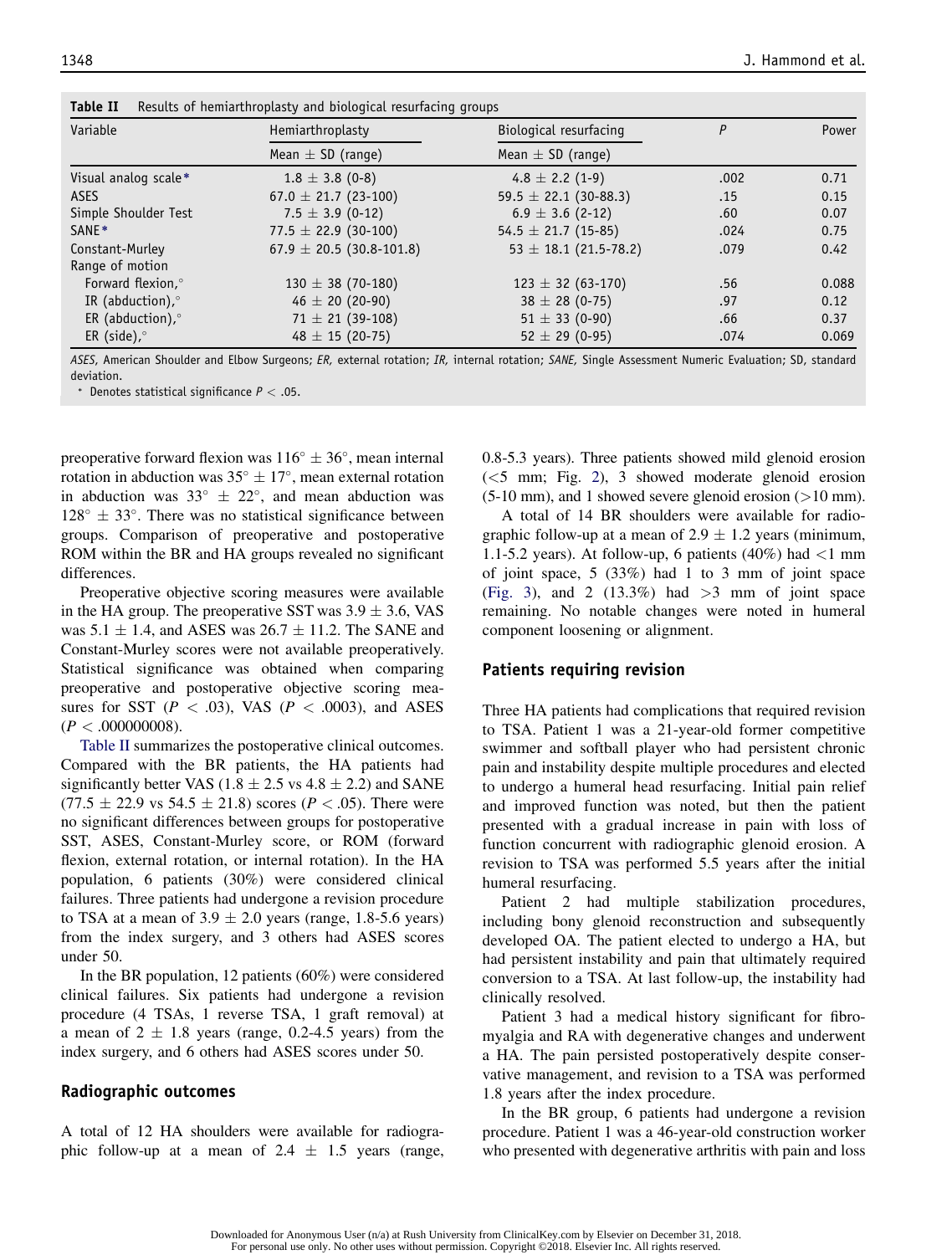

Figure 2 Anteroposterior radiograph of a patient after hemiarthroplasty.



Figure 3 Anteroposterior radiograph of a patient after biological resurfacing with humeral head resurfacing.

of function. The patient opted to undergo a HA with meniscal allograft. Because of persistent pain and lack of improvement, an arthroscopic debridement procedure was

performed, which did not alleviate symptoms. A revision to a TSA was performed 11 months after the meniscal allograft.

Patient 2 was a 26-year-old female football player who presented with pain and persistent stiffness with evidence of degenerative changes after multiple surgeries. HA with meniscal allograft was performed, and 6 months postprocedure, the pain had improved but the stiffness had not. At this point, an arthroscopic capsular release and intraarticular debridement was performed. No conversion to a TSA was required at the latest follow-up.

Patient 3 presented with pain and loss of function with degenerative changes after a work-related injury and 2 prior surgeries. HA with HADTM was performed. The pain and loss of function persisted postoperatively, which led to a total shoulder replacement 7 months after the index procedure.

Patient 4 was an 18-year-old with a history of instability events and previous surgeries with degenerative changes on imaging. A humeral head resurfacing with lateral meniscal allograft was performed. She did well for 6 months, and then developed stiffness and pain in the shoulder. It did not respond to conservative measures, and an arthroscopic capsular release was performed 1 year after the index procedure. Slow, progressive loss of motion and pain continued without resolution, and 3.5 years after the allograft, a revision to a total shoulder was performed.

Patient 5 initially underwent HA with lateral meniscal allograft due to arthritis. Three months postoperatively, the allograft meniscus had to be removed due to infection. The patient subsequently did well without further intervention.

Patient 6 was a 44-year-old man who presented with severe shoulder pain and a history of 2 shoulder injuries. HA with HADTM resurfacing was performed. Postoperatively, the patient experienced persistent pain that was felt to be glenoid-related, and revision to a TSA was performed 1 year later.

# **Discussion**

The management of young active patients with glenohumeral arthritis is challenging and remains controversial. Total shoulder arthroplasty and, in some cases, reverse shoulder arthroplasty have become predictable answers for improving pain and function in the appropriately indicated older patient.<sup>5,12</sup> In a recent meta-analysis comparing TSA with humeral head replacement for treatment of primary glenohumeral OA, Radnay et al<sup>12</sup> found TSA resulted in significantly better pain relief, postoperative ROM, and patient satisfaction, with a lower revision rate.<sup>12</sup> However, given the issues of the longevity of TSA, primarily due to previously documented issues with glenoid loosening, alternative solutions have been sought for the higher demand, younger patient with glenohumeral arthritis. The goal would be to provide symptom relief, restore shoulder function, and provide durability without compromising a future TSA.

Downloaded for Anonymous User (n/a) at Rush University from ClinicalKey.com by Elsevier on December 31, 2018. For personal use only. No other uses without permission. Copyright ©2018. Elsevier Inc. All rights reserved.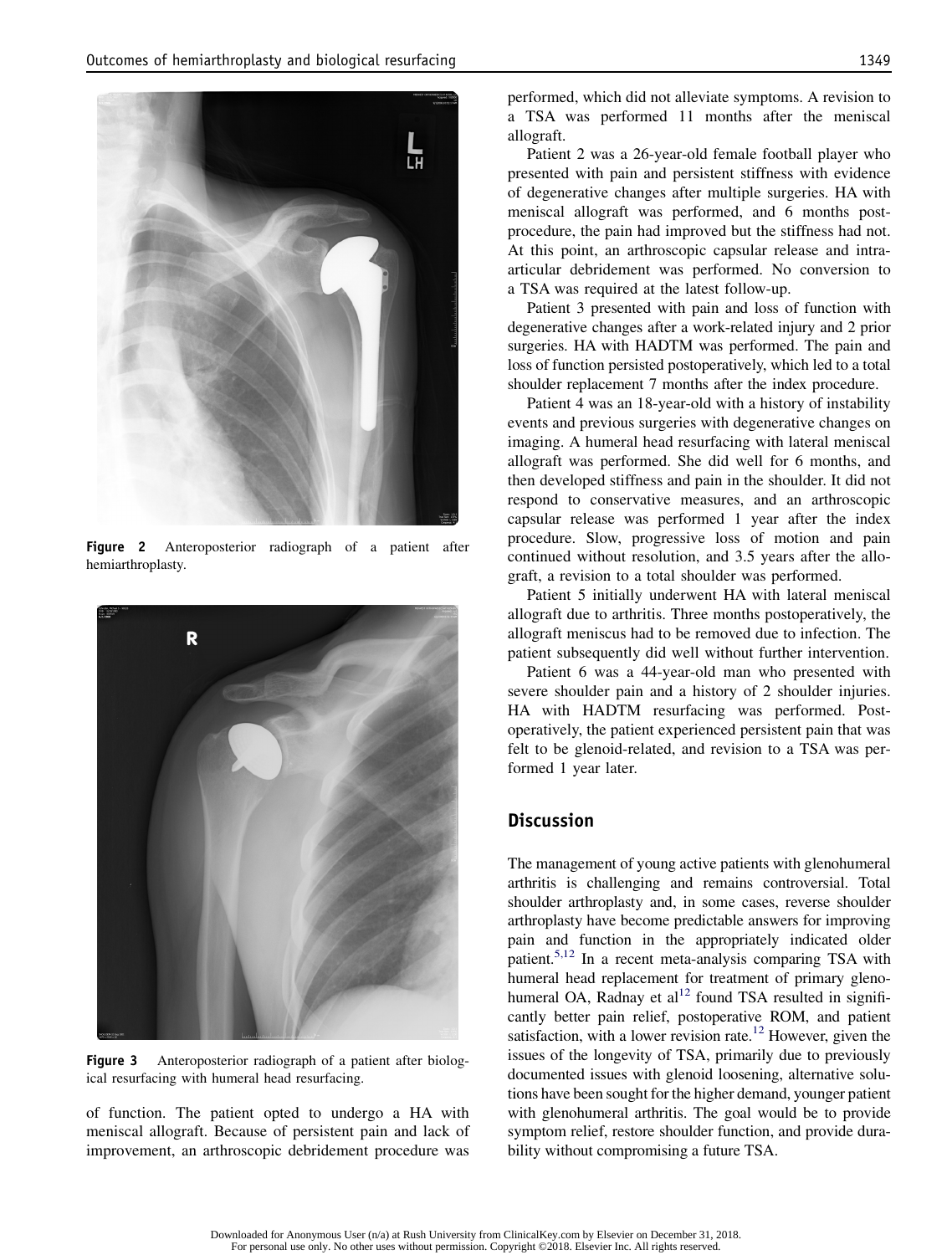HA emerged in an attempt to bypass the glenoid component. However, HA causes wear on the native glenoid, which leads to decreased clinical and functional results, as demonstrated by Levine et al. $8$  As reported by Rispoli et al,<sup>13</sup> glenoid arthrosis after HA also can lead to increased pain that ultimately is the primary reason for conversion to TSA. Parsons et  $al<sup>10</sup>$  also evaluated glenoid arthrosis and found that patients with joint space <1 mm had a significantly lower Constant-Murley score than those with joint space  $>1$  mm. In our HA group, there were 3 failures, of which only 1 was due to significant painful glenoid arthrosis, another was caused by instability, and the last was due to persistent pain without erosion, likely due to concomitant fibromyalgia and RA.

BR of the glenoid has been used to provide an interposition arthroplasty on the glenoid side to address the glenoid wear seen in HA alone. Several resurfacing options have been used, including lateral meniscal allograft, joint capsule, graft jacket, autogenous fascia lata, and Achilles allograft. Krishnan et al<sup>6</sup> reported their results using anterior capsule, autogenous fascia lata, and Achilles tendon allograft. They noted 50% excellent results overall, with poorer results in patients in whom anterior capsule was used.<sup>6</sup> Nicholson et al<sup>9</sup> reported significant improvement in ASES, SST, and VAS in patients who underwent lateral meniscus allograft in 18-month follow-up, with 94% of patients stating they would undergo the procedure again. This was supported by Wirth, $16$  who published his results with meniscal allograft in 30 patients monitored for an average of 3 years. Significant improvement was noted in VAS pain scale, SST, and ASES questionnaire vs preoperative measures.<sup>16</sup> Elhassan et al<sup>4</sup> also reported results of glenoid BR using Achilles tendon allograft, fascia lata, and anterior capsule. In their group, 10 of 13 patients required revision to TSA at a mean of 14 months.<sup>4</sup>

In our study, a 60% failure rate was found in the BR group. Overall the BR maintained the joint surface because no glenoid erosion occurred, so it can be assumed that this was not the mode of failure. Five were revised to TSA and 1 required graft removal. All failures occurred within the first year, with most of those patients not obtaining any benefit from the procedure. This time to revision was nearly twice as fast as that in the HA group (2 vs 3.9 years). Most revisions were secondary to persistent pain and stiffness, with one being due to infection. These results are less promising than most studies in the literature and raise more concern regarding this procedure.

Glenoid erosion, as noted, is the primary identifiable reason for persistent pain and reason for failure for HA. In this study, BR maintained joint space, but a significant failure rate was still observed. The primary mode of failure in the BR group was persistent pain, stiffness, and ASES scores under 50. This suggests a separate mode of failure. ROM scores were not significantly different between groups. These findings are not completely understood in this population and have not been elucidated in the literature.

The present study has some limitations. Most significantly, the retrospective design prevented a randomization of the patients treated by HA or HA with BR. Patients were selected for each surgery based on the physician's decision about which operation would most benefit the patient. Indications for BR included symptomatic bipolar disease and anticipation of return to high-intensity athletic or work-related activity, which might have resulted in a selection bias for BR to have a worse initial state.

In addition, the study involved a time period of growing interest in BR, which might have influenced surgeon indications. However, the HA and BR groups did not differ significantly in age, sex, prior surgery, or other demographic factors. The indication for surgery for all patients was bipolar glenohumeral arthritis requiring surgery and age younger than 50 years at a single institution. However, there were significant differences in the etiology diagnosed at the time of the index procedure, which were not controlled for and might have influenced postoperative outcomes. For example, the HA group contained a significant number of patients with a primary diagnosis of AVN relative to the BR group. In addition, a greater number of patients in the BR group carried a primary diagnosis of postcapsulorrhaphy DJD. This would imply a tighter joint capsule, which would require more soft tissue releases to gain glenoid exposure, particularly in those undergoing humeral head resurfacing because the head is not completely resected.

Finally, this study included a relatively short-term follow-up of patients. However, the high failure rate in this study despite the relatively short follow-up, particularly in the BR group, is concerning, and has been reported by other authors.

## Conclusions

The management of young, active patients with symptomatic glenohumeral arthritis is a treatment challenge, and results have been varied with differing treatment options. This is reflected in the inconsistent outcomes reported in the orthopedic literature. Alternative treatments to TSA have been investigated in this patient population in an effort to improve postoperative outcomes and avoid the likely need for revision surgery secondary to failure of the glenoid component over time. BR of the glenoid in combination with humeral head HA has been described with varying results. In our shortterm evaluation of patients younger than 50 years, treated with HA alone or HA with BR, we found that HA provided significantly greater pain relief and subjective overall improvement, with fewer failures than BR. Although HA with or without BR remains an option for patients with symptomatic glenohumeral arthritis aged

Downloaded for Anonymous User (n/a) at Rush University from ClinicalKey.com by Elsevier on December 31, 2018. For personal use only. No other uses without permission. Copyright ©2018. Elsevier Inc. All rights reserved.